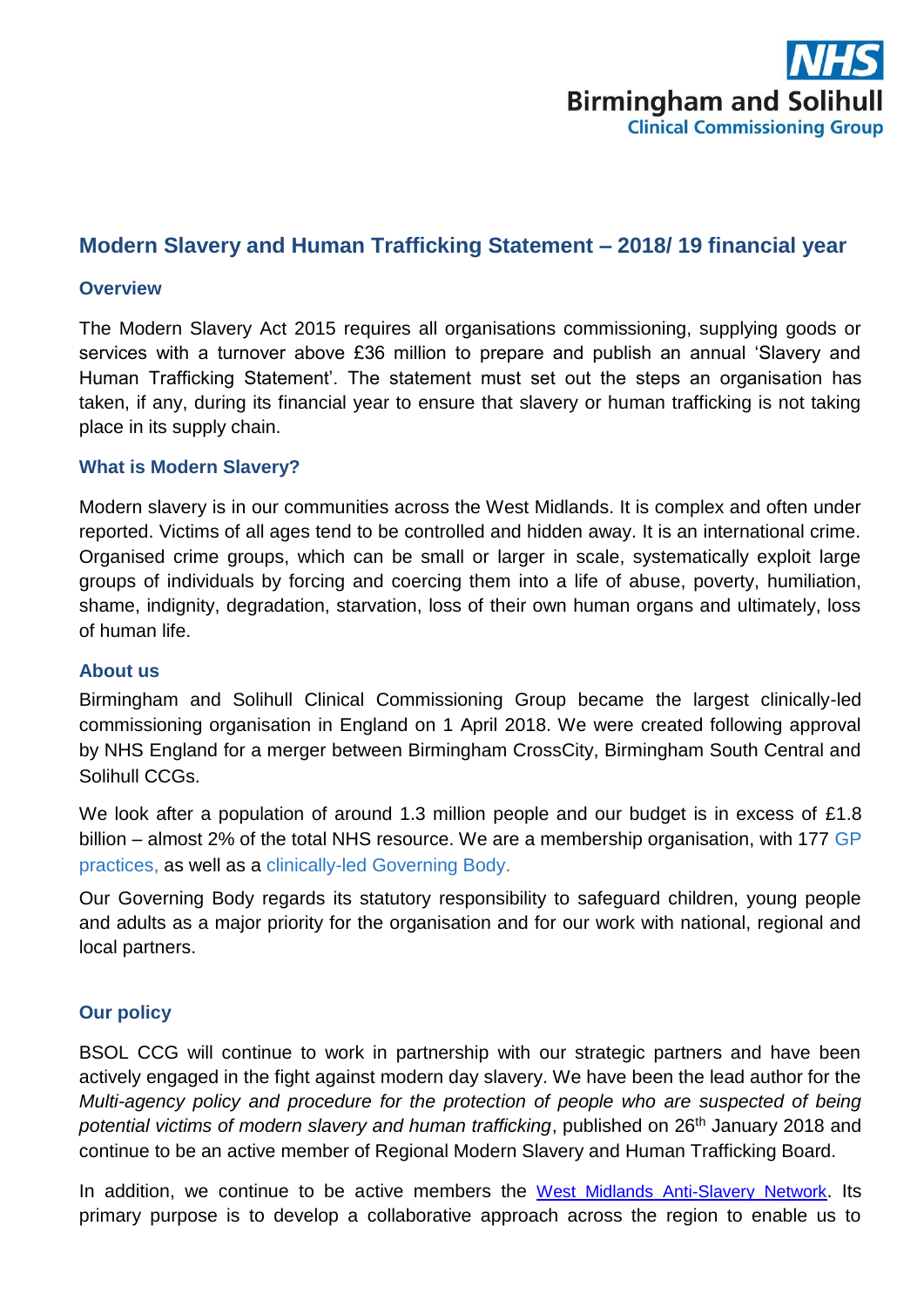support victims. A number of organisations and local authorities engage with the Network and contribute significantly to the partnership meetings. Through the Network we help deliver national and local plans, the West Midlands Modern Slavery Victims Strategy (published 26<sup>th</sup> January 2018), the [West Midlands Police & Crime Plan 2016-2020](http://nhs.us10.list-manage.com/track/click?u=0620a19b515794058c35dc999&id=109e8cb84d&e=749d91c924) and through partnership working, supporting the Chief Executives under the West Midlands Combined Authorities Preventing Violence Against Vulnerable People Board. Further and through collaborative working, we have participated in Modern Slavery Pop Up campaigns, the latest being on the 23rd March 2018.

# **Our Supply chain**

Following the CCGs merger, Birmingham and Solihull CCG is a commissioning organisation. We are responsible for planning and commissioning health services for people living in Birmingham and Solihull and work as part of a large, complex system of health and social care which includes local authorities, providers, the independent sector and GP practices.

We are working with Sandwell and West Birmingham CCG to commission health services for people living in West Birmingham, ensuring a single commissioning voice across the city.

Our aim is to develop, shape and improve the health and lives of people living in Birmingham and Solihull. This means:

- Delivering the best outcomes
- Tackling health inequalities
- Meeting the health and wellbeing needs of a diverse population
- Improving services focusing on effectiveness, safety, quality and patient experience
- Working within a financial sustainable system in Birmingham and Solihull

Birmingham and Solihull CCG aims to commission the highest quality care that is tailored to meet the specific needs of patients and the wider community in the Birmingham and Solihull area. There are a number of dimensions to our mission, which together form the basis of a clear vision for the development of a clinically-led and accountable health commissioning structure for everyone in Birmingham and Solihull.

All health commissioners and providers, including the CCG are required to have effective arrangements in place to safeguard children and adults vulnerable to abuse or neglect and to assure themselves, regulators and their commissioners that these are working.

Our safeguarding vision is to continue to commission services that promote and protect individual human rights, independence and well-being and secure assurances that the child or adult thought to be at risk, stays safe. Therefore one of the aims of our safeguarding strategy includes ensuring processes to protect people who are victims of exploitation, such as child sexual exploitation, modern slavery and human trafficking.

Since 2014, all of our full and short version contracts were moved across to use the NHS [Standard Service Specification.](https://www.england.nhs.uk/nhs-standard-contract/17-19-updated/) This means that any changes made to department of health contracts nationally, are automatically incorporated into future revisions. Safeguarding is contained within section SC32 and providers whether large or small must comply with the respective law and guidance. However, as we have recently formed as a new organisation and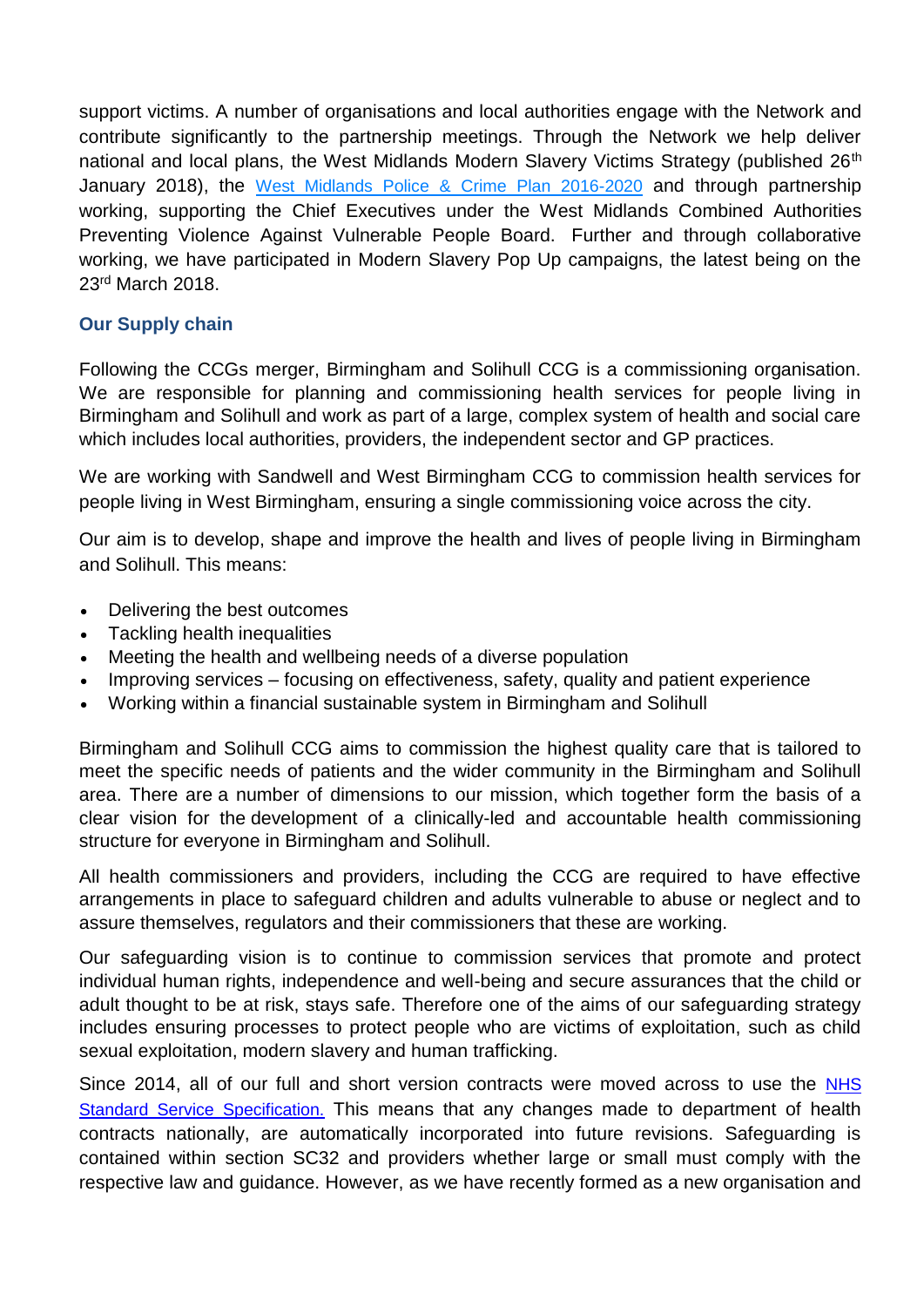through 2018/19 we will be cross checking with our commissioners and contractors, reporting via the BSOL Committee structures.

In addition, modern slavery is incorporate within NHS safeguarding scope for adults and children, as well as learning and development competencies within intercollegiate competency frameworks for Safeguarding Children and NHS standard contracts.

### **Our procedures and employment**

At the time of writing this statement, we have a number of policies and procedures in place that contribute to ensuring modern slavery does not occur in our business or supply chain. These have rolled over into the new organisation but during 2018, all our policies will be reflective of the new organisation.

The following CCG policies are relevant: -

- Public Protection and Safeguarding Policy
- Policy related to recruitment
- Policy related to Stress Management/Health and Wellbeing Policy;
- Policy related to Bullying and Harassment Policy;
- Grievance Policy;
- Whistle Blowing Policy; and
- Policy and quidance related to professional development reviews

# **Employee and Member Practices**

As a member organisation, we also have a responsibility to ensure that our practices are supported to deliver their safeguarding responsibilities. From a governance point of view, we have done this through do this through Networks e.g. the Practice Safeguarding Network Meetings and giving wider opportunities to attend safeguarding workshops and multi-agency training. BSOL CCG does incorporate Modern Slavery and human trafficking as part our level 1, 2 and 3 training and promotes reporting knowledge, spotting the signs and raising awareness and reporting.

As a new organisation and during 2018 we will be rolling out Networks across the CCG localities and undertaking a revised training needs analysis. The 2018 training needs analysis will include one for internal employees and one for our member practices.

We will also continue to seek to apply educational theoretical models in the work we undertake. BSOL CCG will continue to offer support and advice, and a programme of learning and development. The revised 2018 program will be available from this year's academic annual year cycle. In the meantime, e-learning continues to be available via Health Education England, this is free to access for all NHS email users by logging into the platform and the link is [www.e-lfh.org.uk.](http://www.e-lfh.org.uk/)